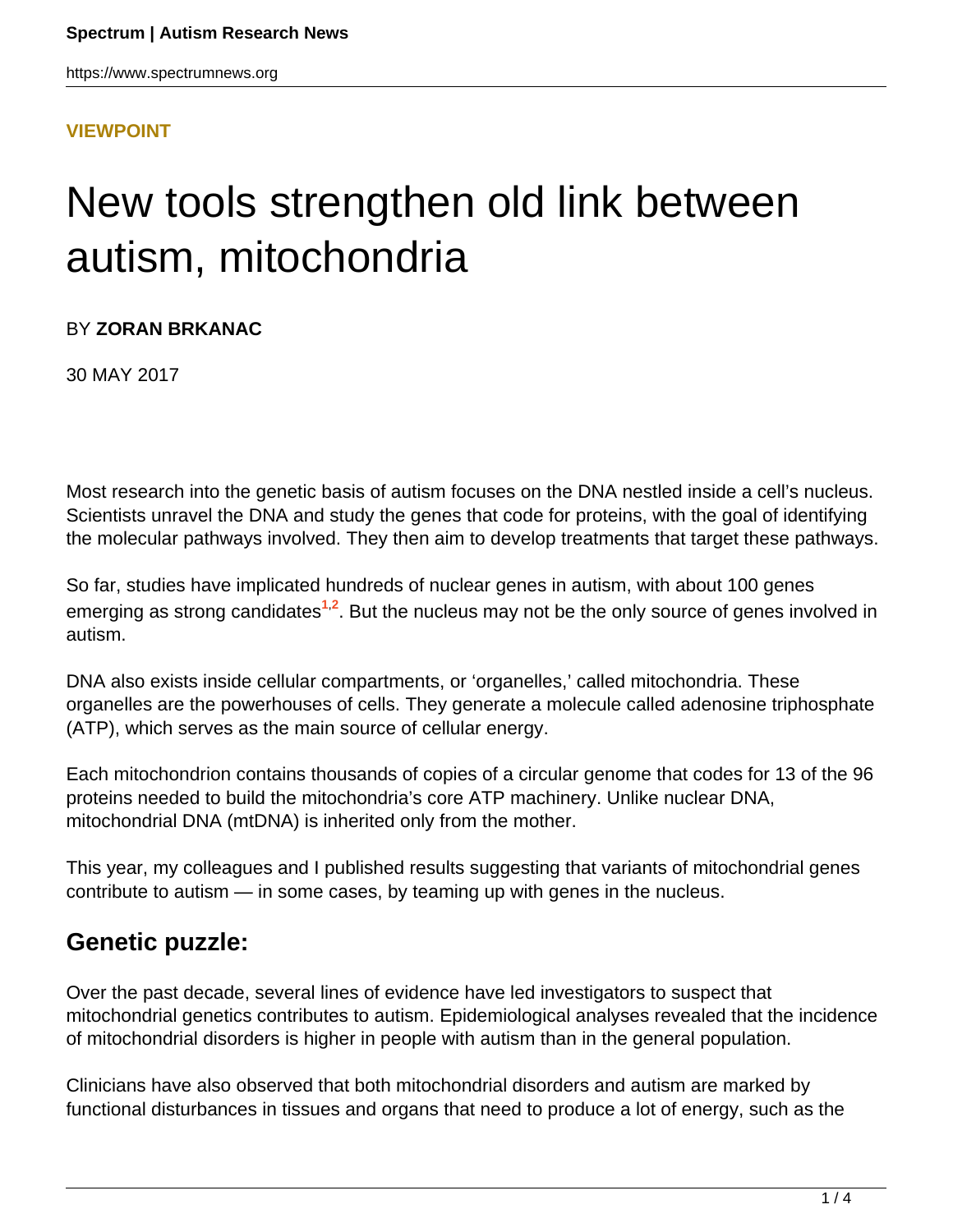brain, liver, heart and kidneys**<sup>3</sup>**,**<sup>4</sup>** . What's more, case reports and small studies reveal rare genetic variants — including DNA deletions or substitutions and extra copies of genes — in the mitochondrial genome of people with autism**<sup>5</sup>** .

Last year, my colleagues and I applied new bioinformatics approaches to investigate a possible contribution for mtDNA. We used these new methods to analyze the mitochondrial genomes of people with autism.

Sequencing methods that decipher the '**[exome](https://www.spectrumnews.org/wiki/exome/)**' — the protein-coding parts of the genome — often also yield information about mtDNA in cells. Under most circumstances, researchers ignore these 'off-target' data, but scientists have developed bioinformatics tools for analyzing the mtDNA generated as a byproduct of exome sequencing.

## **Energy generator:**

Last year, researchers at Cornell University and Columbia University used these tools to evaluate the mtDNA in individuals whose exomes had been sequenced**<sup>6</sup>** . They extracted mtDNA sequences from 903 families with autism.

The researchers found that children with autism do not have more rare mutations in mtDNA than their unaffected mothers or siblings do. However, they appear to have more mutations that are harmful — ones that are likely to disrupt protein function.

In our study, we applied the same bioinformatics tools to exome mtDNA sequences from 10 families that each include more than one individual with autism**<sup>7</sup>** . Our goal was to identify mtDNA variants of interest — rare variants that occur in all affected members of a family and disrupt energy production in cells. We also looked for variants in the 83 nuclear genes that give rise to key mitochondrial proteins.

We identified several variants that merit further research. In one family, each person with autism has two rare mtDNA variants of a gene called MT-ND5, which encodes a piece of the respiratory chain complex (RCC) — the machinery that generates ATP.

We suspect that these changes contribute to autism in this family because the same two variants have been associated with mitochondrial disease. In addition, cell-culture studies show that mitochondria harboring these two variants have impaired energy production**<sup>8</sup>**,**<sup>9</sup>** .

## **Studying synergy:**

In another family, we found a pair of variants in genes that code for protein components of the RCC. Four people with autism from this family carry a rare variant of the mitochondrial gene MT-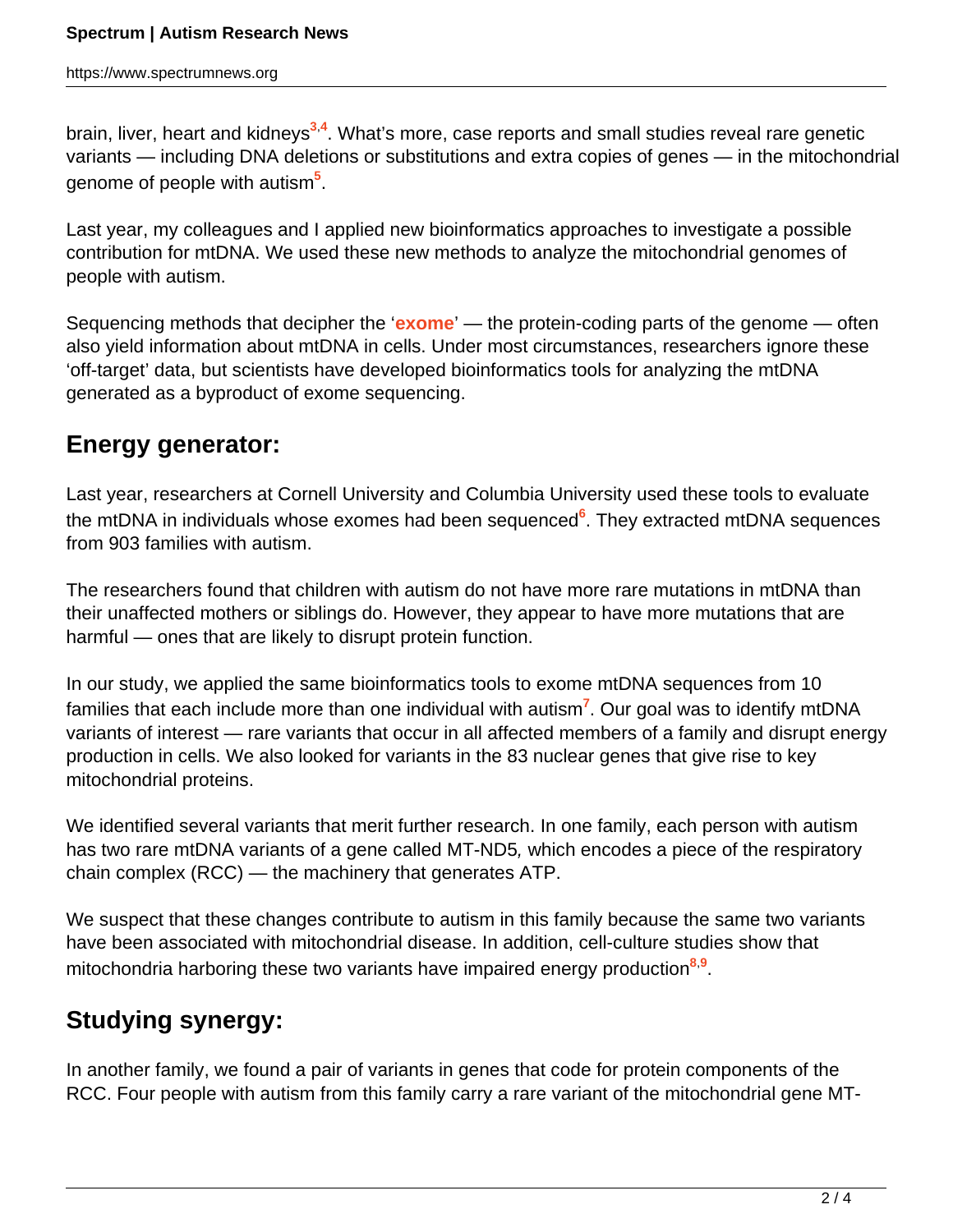#### **Spectrum | Autism Research News**

https://www.spectrumnews.org

ATP6 and a rare variant of the nuclear gene NDUFS4. Bioinformatics tools predict that these variants affect protein function, although their effects have not yet been studied in cells.

Our findings suggest that the flaw in the mitochondrial gene may team up with the flaw in the nuclear gene to disrupt energy production. If so, this is an example of a postulated phenomenon known as 'synergistic heterozygosity.' In this phenomenon, a combination of two or more individually innocuous defects in a biological process disrupts the process enough to cause a disorder**<sup>10</sup>** .

We plan to investigate other possible contributions of mitochondrial genes to autism, as well as possible synergies between mitochondrial and nuclear genes. Research into synergistic heterozygosity requires data on the functions of a large number of variants and their combinations. We don't yet have the technology to test gene function at the speed necessary for such experiments**<sup>11</sup>** .

Scientists should also closely examine people with autism who harbor variants for proteins in the RCC for signs of mitochondrial disorders. The assessments should include testing of multiple organ systems, measures of various biochemical markers and brain imaging**<sup>12</sup>** .

Some therapies for mitochondrial diseases exist, and others are in development**<sup>13</sup>**. A better understanding of how mitochondria contribute to autism could rapidly lead to new treatments and improved outcomes for some individuals on the spectrum.

Zoran Brkanac is associate professor of psychiatry and behavioral sciences at the University of Washington in Seattle.

#### **REFERENCES:**

- 1. de la Torre-Ubieta L. et al. Nature Med. **22**, 345-361 (2016) **[PubMed](https://www.ncbi.nlm.nih.gov/pubmed/27050589)**
- 2. Sanders S.J. et al. Neuron **87**, 1215-1233 (2015) **[PubMed](https://www.ncbi.nlm.nih.gov/pubmed/26402605)**
- 3. Chinnery P.F. Gene Reviews (2000) **[Full text](https://www.ncbi.nlm.nih.gov/books/NBK1224/)**
- 4. Frye R.E. and D.A. Rossignol Pediatr. Res. **69**, 41R-47R (2011) **[PubMed](https://www.ncbi.nlm.nih.gov/pubmed/21289536)**
- 5. Rossignol D.A. and R.E. Frye. Mol. Psychiatry **17**, 290-314 (2012) **[PubMed](https://www.ncbi.nlm.nih.gov/pubmed/21263444)**
- 6. Wang Y. et al. PLoS Genet. **12**, e1006391 (2016) **[PubMed](https://www.ncbi.nlm.nih.gov/pubmed/27792786)**
- 7. Patowary A. et al. Autism Res. Epub ahead of print (2017) **[PubMed](https://www.ncbi.nlm.nih.gov/pubmed/28419775)**
- 8. Petruzzella V. et al. Hum. Mol. Genet. **21**, 3753-3764 (2012) **[PubMed](https://www.ncbi.nlm.nih.gov/pubmed/22589247)**
- 9. McKenzie M. et al. J. Biol. Chem. **282**, 36845-36852 (2007) **[PubMed](https://www.ncbi.nlm.nih.gov/pubmed/17940288)**
- 10. Vockley J. et al. Mol. Genet. Metab. **71**, 10-88 (2000) **[PubMed](https://www.ncbi.nlm.nih.gov/pubmed/11001791)**
- 11. Gasperini M. et al. Nat. Protoc. **11**, 1782-1787 (2016) **[PubMed](https://www.ncbi.nlm.nih.gov/pubmed/27583640)**
- 12. Parikh S. et al. Genet. Med. **17**, 689-701 (2015) **[PubMed](https://www.ncbi.nlm.nih.gov/pubmed/25503498)**